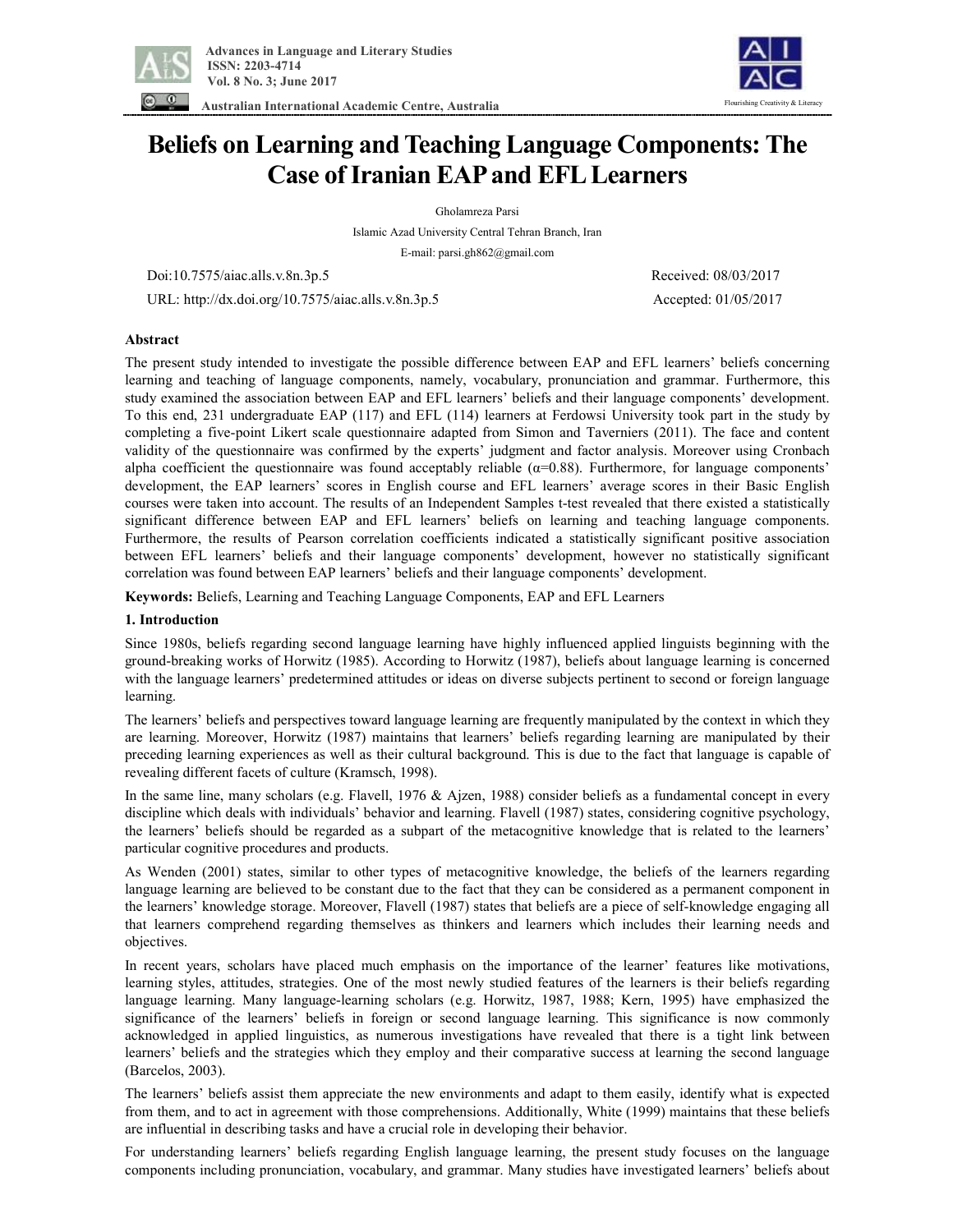## **2. Review of the related literature**

## *2.1 Theoretical framework of the study*

Recognizing the significance of learners' epistemological beliefs among different disciplines has resulted in a developing body of confirmations emphasizing their importance in learning achievements and experience (Schommer, 1990); moreover, they also have a intense impact on learning behaviors as well as the learning outcomes (Weinert  $\&$ Kluwe, 1987). Studies among different diciplines have revealed that learners' belief systems, social cognitions and metacognitions have a significant role to play in intellectual performance (Schoenfeld, 1983).

Furthermore, in the same line it has also been proposed that learners might be completely influenced by their comprehension regarding success in learning and the levels of expectations; with practically high expectations assessing them in building self-assurance, and low (or idealistically high) expectations resulting in dissatisfaction and demotivation (Puchta, 1999).

As Victori and Lockhart (1995) maintain, beliefs are the factors that manipulate learning, the essence of language learning and the common suppositions which the learners have about themselves as learners. Bernat and Lloyd (2007) state that it is an implicit theory and comprehending learners' beliefs in this context is vital due to the fact that learners who possess successful belief systems regarding language learning, the capabilities and skills to learn English and successful employment of learning strategies are more successful language learners.

Cotterall (1999) stated that, beliefs play a crucial role in the success, failures, and experiences of language learners. Learners' belief systems, social cognitions and metacognitions are considered as a powerful force for intellectual performance. It is believed that learners' belief system is a self-built representational system. Consequently, as Bernat and Gvozdenko (2005) maintain, information regarding these beliefs gives the teachers the opportunity of making more knowledgeable and comprehensive decisions about teaching; it also provides the teachers with more insightful approaches to the organization of learning chances (Cotterall, 1999).

Another good definition for beliefs is proposed by Horwitz (1987) who maintains that beliefs about language learning is concerned with language learners' predetermined attitudes or ideas about different issues related to second or foreign language learning.

Pajares (1992) provided a systematic appraisal of how beliefs had been comprehended in educational psychology until the 1990s by arguing that:

"Defining beliefs is at best a game of player's choice. They travel in disguise and often under alias attitudes, values, judgments, axioms, opinions, ideology, perceptions, conceptions, conceptual systems, preconceptions, dispositions, implicit theories, personal theories, internal mental processes, action strategies, rules of practice, practical principles, perspectives, repertoires of understanding, and social strategy, to name but a few to be found in the literature". (1992, p. 309).

Furthermore, Hong (2006) states that beliefs concerning language learning is concerned with learners' insights, notions, concepts, representations, assumptions, perceived ideas, expectations opinions, or mini-theories about the nature of language learning.

# *2.2 Previous research findings*

A great body of research has been conducted on EFL and EAP learners' beliefs about learning and teaching of language. For instance, Aragao (2011) investigated the existence of any association between emotions and beliefs in foreign language learning among Brazilian EFL learners. He maintained that attitudes and beliefs in language learning and language teaching are tightly interconnected and can be seen in the way learners visualize their classroom context as they express their feelings and beliefs regarding themselves as EFL learners.

The results of Aragao's (2011) study revealed that beliefs and emotions in the foreign language classroom are tightly associated. The participants of their study reported speaking in class as the most serious challenge. They argued that their classmates were not familiar with spoken English which caused them to feel uncomfortable, consequently limiting their use of spoken English. Furthermore, the findings of this study indicated that learners' beliefs regarding their classmates, their speech, and their teacher had a statistically significant influence on their feelings of shyness, embarrassment and class inhibition.

In another attempt, Altan (2006) investigated the belief system of 248 foreign language major university learners studying at five key universities in Turkey. The participants were studying language in the departments of German, English, Japanese, French and Arabic and they were all going to be teachers of the languages which they were learning. The results of his study revealed that learners held a variety of beliefs, for example, some individuals are born with a particular ability to acquire a foreign language; therefore, they find language learning easier.

Furthermore, Pan and Block (2011) explored the beliefs of Chinese EFL teachers and learners regarding the conditions of English, the students' expectations of English and the primary emphasis of English learning and teaching in China. The results of their study indicated that belief in the influential value of English for the country as well as the individual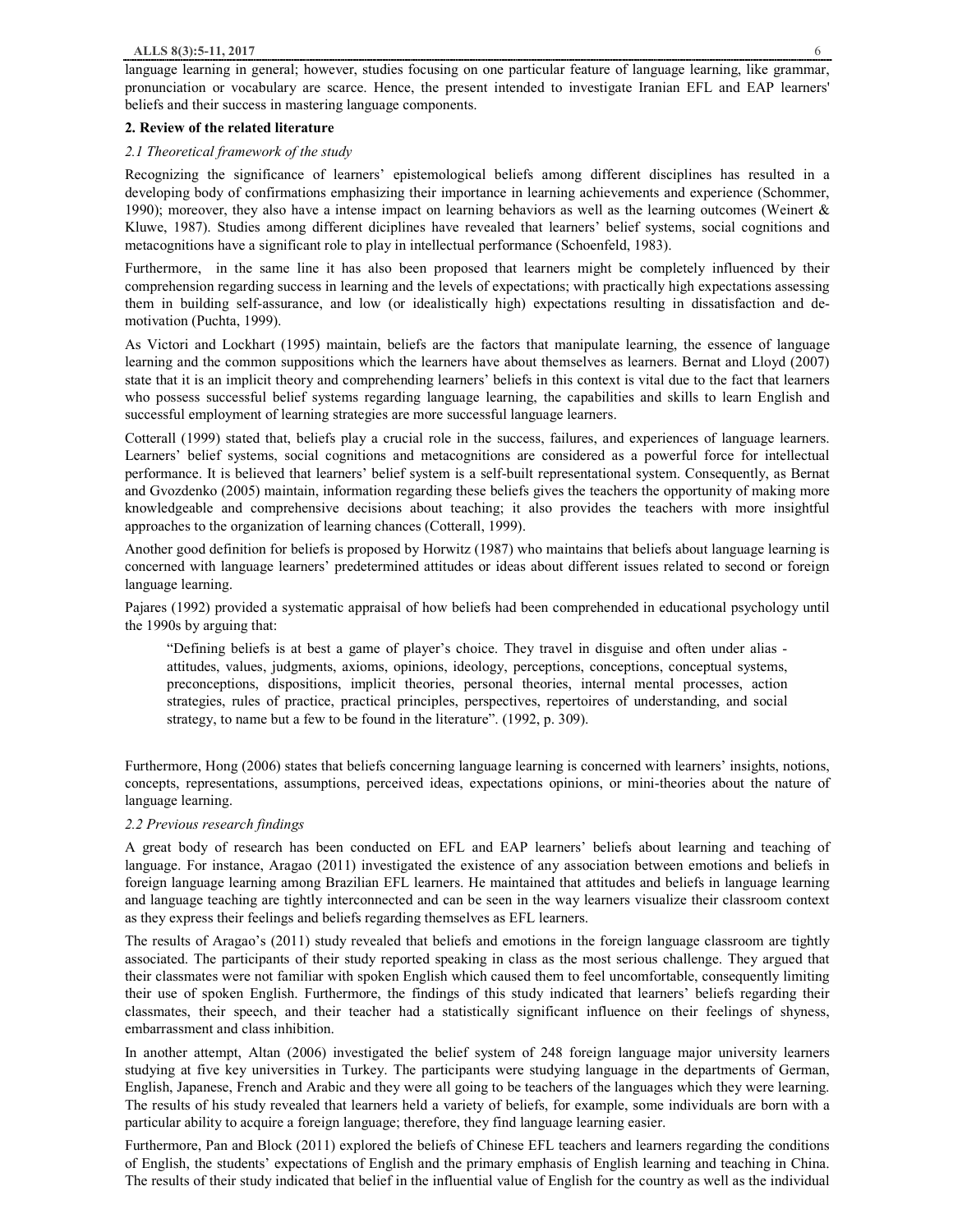In another study, Pishghadam and Pourali (2011) explored the beliefs of Iranian EFL students majoring in English about learning and teaching in current as well as ideal situations. The participants of the study were 22 PhD students. They were asked to fill out a questionnaire designed by Pishghadam, Askarzadeh Torghabeh, and Navari (2009). The results of data analysis indicated that the distinct discrepancy between learners' ideas regarding their professors' and their own roles in classroom appeared to be progressively fading away.

The results of their investigation highlighted the significance of revealing the learners' hidden beliefs and its impact on choosing the suitable styles of teaching and learning. Pishghadam and Pourali (2011) concluded that PhD students had fostered a feeling of self-comprehending by which they could assess their activities, attempting to modify for the best. By realizing the leading concepts in their minds, students can attain self-awareness and they can adjust or advance their implicit beliefs and notions to improve their level of learning.

In another attempt to shed light on the learners' belief, Rifkin (2000) studied the beliefs of 1000 learners of 10 different languages at dissimilar levels of teaching who were studying in three different institutions. The findings of his study indicated that there are definite discrepancies in beliefs among the different groups of the participants. Besides, with regard to some items, differences were observed between learners in a first-year language class with other learners in language classes at other levels.

The impacts of studying abroad on language learning beliefs were investigated by Amuzie and Winke (2009). Two groups of learners, i.e., 70 international learners (30 male, 40 female) participated in the study: the learners who had been in the United States for less than six months, and the ones who had been in the United States longer. The findings of their study indicated that learners obtained more powerful belief in the significance of the students' autonomy and less powerful belief in the significance of the instructors' role in learning.

The students in both groups asserted that, when they were abroad, they gained more powerful belief regarding themselves that they should themselves find occasions to use their second language and that improvement in second language learning depended on their own hard works and Endeavour outside the classroom. Another finding of their study was that the learners with stronger beliefs in learner autonomy preferred to study abroad for longer periods of time. Finally, the results of their study revealed that teaching practices for studying abroad in the United States were totally different from what the learners had been provided with in their home country.

Finally, Fujiwara (2011) investigated language learning beliefs of Thai EFL university students in order to (a) explore the dimensional structure of the language learning beliefs of Thai EFL learners, (b) recognizing the empirical identifiability of theoretically developed categories, and (c) studying the cultural discrepancies of language learning beliefs.

This study made use of a five-factor structure like the Horwitz's (1985) model and revealed the language learning beliefs which were common among many learners outside the cultural borders and the potential belief discrepancies among language learners with dissimilar cultural backgrounds. Therefore, the findings of his study provided helpful information for language teachers to develop the learner's comprehension regarding their beliefs about language learning, and expressed the significance of the context or setting of language learning.

# *2.3 Research questions*

1. Is there any statistically significant difference between EAP and EFL learners' beliefs with regard to learning and teaching language components?

2. Is there any statistically significant relationship between EAP and EFL learners' beliefs and their language components' development?

# *2.4 Research hypotheses*

1. There is no statistically significant difference between EAP and EFL learners' beliefs regarding learning and teaching language components.

2. There is no statistically significant relationship between EAP and EFL learners' beliefs and their language components' development.

# **3. Methodology**

#### *3.1 Participants*

The participants of the study were 231 undergraduate EAP (117) and EFL (114) learners at Ferdowsi University, Mashhad, Iran. The participants' age ranged from 19 to 30 and they had the experience of learning English at least for seven years before being accepted in university with some, especially EFL learners, having further English learning experience in language institutes. The sampling strategy for selection of the participants was convenience sampling. EAP learners were mainly selected from four fields at Ferdowsi University including Law, Persian literature, Applied Chemistry and Geology. EAP learners were studying English about three hours a week.

#### *3.2 Instruments*

In order to investigate the participants' beliefs regarding learning and teaching language components (vocabulary, pronunciation and grammar), a questionnaire was adapted from Simon and Taverniers (2011). The instrument of the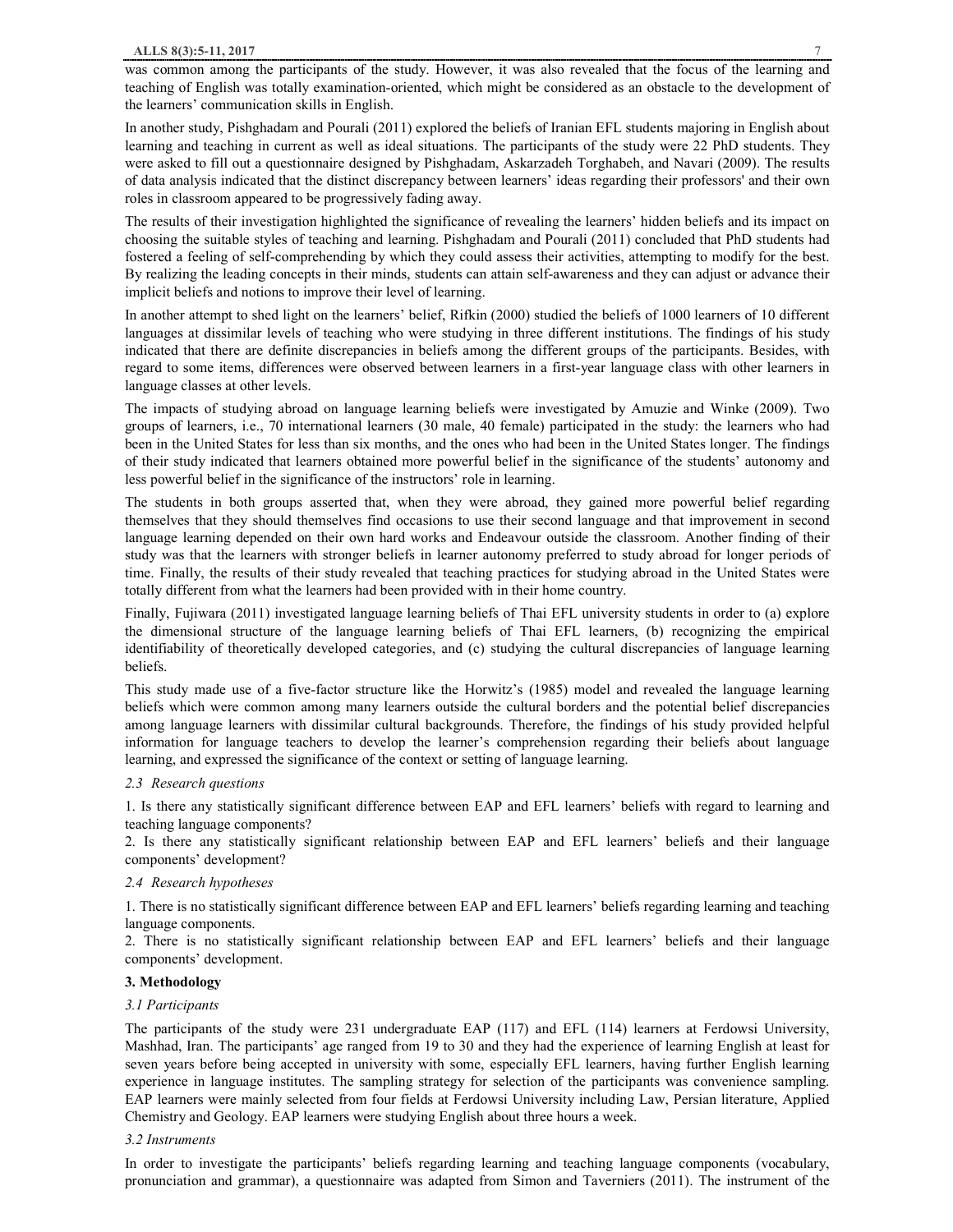study comprised of 48 items divided into 16 parts, each containing three items on the language components, namely, vocabulary, pronunciation, and grammar. The participants had to answer the items by indicating the degree of their agreement or disagreement with the items of the questionnaire on a 5-point scale.

The questionnaire was piloted with 82 university students similar to those of the present study. The results of Kaiser-Meyer-Olkin measure of sampling adequacy (KMO= 0.70) and Bartlett's Test of Sphericity (P=0.00) showed that questionnaire enjoyed an acceptable validity rate. Additionally, Cronbach's alpha consistency was run to calculate the reliability of the instrument. The reliability of the questionnaire was estimated to be 0.88.

In order to measure the association between the participants' beliefs and their success in language components 'development, the EAP learners' scores in English course and EFL learners' average scores in their basic English courses were taken into account. Thus, the participants were requested to jot down their scores on the courses stated.

#### *3.3 Procedure*

The present study was conducted at Ferdowsi University in Mashhad, Iran. Firstly, the questionnaire was piloted with 82 university students similar to those of the present study and a factor analysis was run for the instrument to ensure the validity of the questionnaire and to determine whether it was useful for the Iranian context.

Secondly, in order to avoid any misunderstanding, the questionnaire on beliefs was translated into Persian for the EAP learners. Furthermore, a back translation was done to ensure that the instrument had been translated accurately.

Finally, the questionnaire was given to the participants of the study. Clear instructions on how to complete the questionnaire were given to the participants and then they were asked to complete the questionnaires. The administration of the questionnaire took approximately 25 minutes.

#### *3.4 Data analysis*

The statistical analyses were carried out through SPSS version 20. Regarding the first research question of the study, an Independent Samples t-test was run in order to find out whether there is any statistically significant difference between EAP and EFL learners' beliefs regarding learning and teaching language components, namely, vocabulary, pronunciation, and grammar.

To answer the second research questions, two separate Pearson product-moment correlations were utilized to find out the possible relationships between EAP and EFL learners' beliefs and their language components' development.

#### **4. Results**

The data were collected via using the research instrument and analyzed using such parametric statistical analyses as Independent Samples t-test, and Pearson product moment correlation.

To examine the first research question of whether there was any statistically significant difference between EAP and EFL learners' beliefs with regard to learning and teaching language components, namely, vocabulary, pronunciation and grammar, an Independent Samples t-test was run whose results are summarized in Tables 1 &2 below.

|                | Groups                |    | Mean   | Std. Deviation | Std. Error Mean |
|----------------|-----------------------|----|--------|----------------|-----------------|
| <b>Beliefs</b> | EAP learners' beliefs |    | 106.84 | 20.00          | .84             |
|                | EFL learners' beliefs | 14 | 146.99 | 20.88          | l.95            |

Table 1. Mean and Std. deviation of EAP and EFL learners' beliefs

#### Table 2. Independent Samples t-test for EAP and EFL learners' beliefs

|                |                                |      | Levene's Test<br>for Equality of<br>Variances |          | t-test for Equality of Means |                       |                    |                          |                                                 |          |
|----------------|--------------------------------|------|-----------------------------------------------|----------|------------------------------|-----------------------|--------------------|--------------------------|-------------------------------------------------|----------|
|                |                                | F    | Sig.                                          | t        | df                           | Sig. $(2-$<br>tailed) | Mean<br>Difference | Std. Error<br>Difference | 95% Confidence<br>Interval of the<br>Difference |          |
|                |                                |      |                                               |          |                              |                       |                    |                          | Lower                                           | Upper    |
| <b>Beliefs</b> | Equal variances<br>assumed     | 1.26 | .26                                           | $-14.92$ | 229                          | .000                  | $-40.14$           | 2.69                     | $-45.44$                                        | $-34.84$ |
|                | Equal variances<br>not assumed |      |                                               | $-14.91$ | 227.92                       | .000                  | $-40.14$           | 2.69                     | $-45.44$                                        | $-34.84$ |

As Table 2 displays, t 229=14.92 ( $p < .05$ ), the two groups (EAP and EFL) significantly differed with regard to their beliefs on learning and teaching language components; that is, these two groups had different beliefs on learning and teaching vocabulary, pronunciation, and grammar.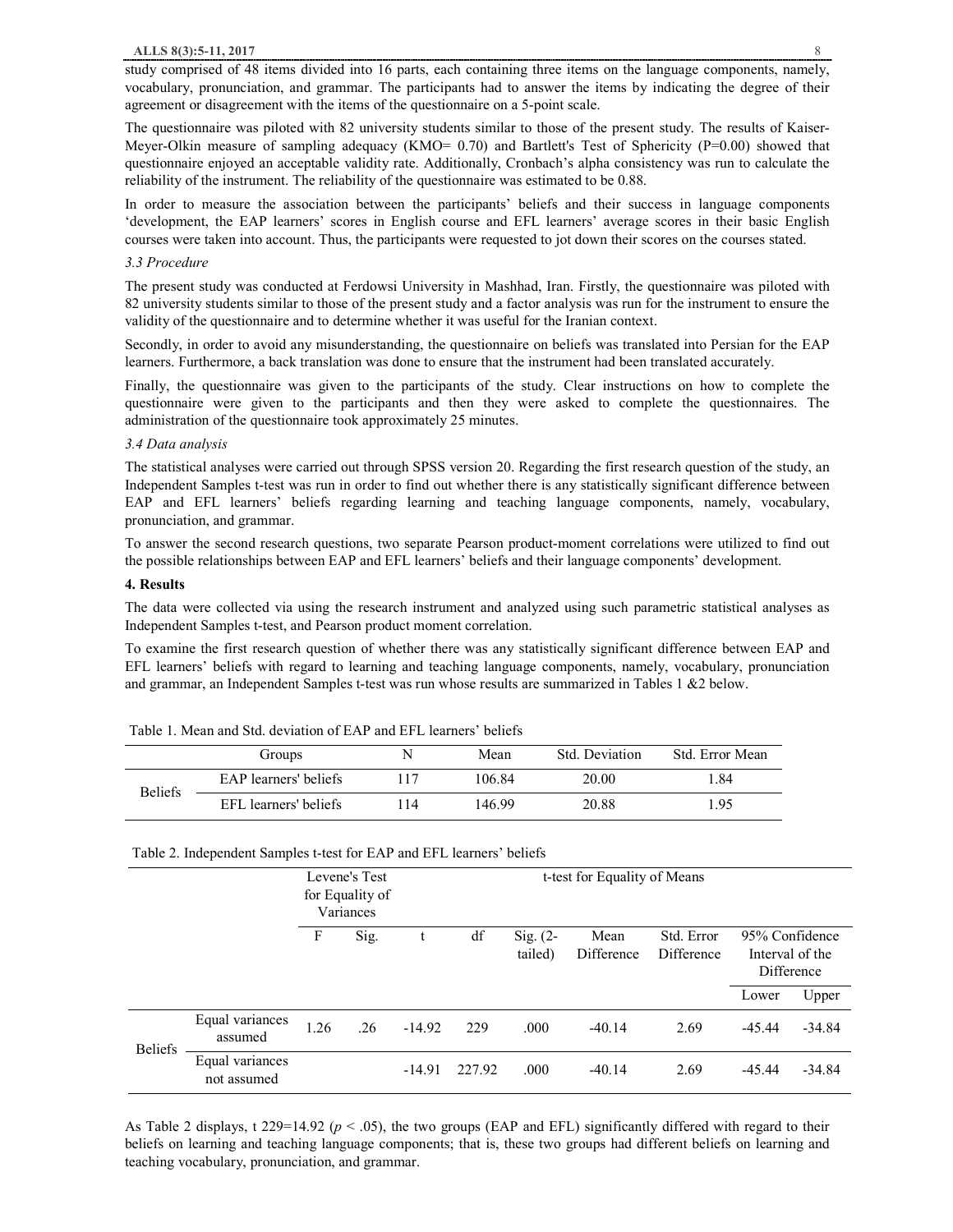The second research question sought to explore whether there was any statistically significant association between EAP and EFL learners' beliefs and their language components' development.

To this end two separate Pearson correlation coefficients were conducted. A Pearson correlation coefficient was conducted to find out the relationship between EAP learners' beliefs and their language components' development, whose results are presented in Table 3 below.

| Table 3. The relationship between EAP learners' beliefs and their language components' development |  |  |
|----------------------------------------------------------------------------------------------------|--|--|
|                                                                                                    |  |  |

|                       |                     | <b>EAP</b> learners' Scores |
|-----------------------|---------------------|-----------------------------|
|                       | Pearson Correlation | .145                        |
| EAP learners' beliefs | Sig. (2-tailed)     | .118                        |
|                       |                     | 117                         |

As Table 3 shows, there is no statistically significant relationship between EAP learners' beliefs and their language components' development.

Furthermore, another Pearson correlation coefficient was run to identify the association between EFL learners' beliefs and their language components' development, whose results are presented in Table 4 below.

Table 4. The relationship between EFL learners' beliefs and their language components' development

|                       |                     | Average scores |  |
|-----------------------|---------------------|----------------|--|
|                       | Pearson Correlation | $.457**$       |  |
| EFL learners' beliefs | Sig. (2-tailed)     | .000           |  |
|                       |                     | 114            |  |

As is evident from Table 4, there was a statistically significant positive correlation between EFL learners' beliefs and their language components' development.

#### **5. Discussion**

The present study intended to investigate Iranian EFL and EAP learners' beliefs regarding learning and teaching language components (vocabulary, pronunciation and grammar). To fulfill the objectives of the study, two research questions were posed. The first research question of this study aimed at investigating the existence of any statistically significant difference between EAP and EFL learners' beliefs with regard to learning and teaching language components. The results of an Independent Samples t-test indicated that the two groups (i.e., EAP and EFL learners) significantly differed with respect to their beliefs regarding learning and teaching language components; in other words, EAP and EFL learners had significantly different beliefs on learning and teaching vocabulary, pronunciation, and grammar.

The source of this difference might be attributed to several factors like learners' characteristics, teachers, learners experience and textbooks. A support for this claim lies in the work of Little, Singleton, and Silvius (1984) who state that learners' past experience regarding education or language learning have a significant role in the learners' attitudes and beliefs toward language learning. The experience of the EFL learners was different from the level of experience of the EAP learners because the EFL learners had studied English for at least seven years before entering the university. Furthermore, EAP learners have passed only one general course on English while the EFL learners have gone through various courses on English. This argument may to some degree justify the existence of the difference between these two groups of learners.

Therefore, as the EFL learners experience regarding English language learning is higher than the EAP learners, it can be rightfully expected that EFL learners' beliefs regarding language learning are more profound. Furthermore, the source of difference between these two groups' beliefs may be attributed to the fact that English is a considered as a secondary course for EAP learners; that is, the students may consider it as a compulsory course which should be only passed for getting score.

Lastly, as Zeldin and Pajares (2000) state, the students who believe that they do not possess the necessary abilities for completing a task will not participate in the activities and their beliefs toward their competencies will influence the decisions which the learners make, their attempt, their preferences to continue at particular tasks, and their ability to accept failure and react rationally.

The second research question of the study was posed with the purpose of investigating the probable existence of any relationship between EAP and EFL learners' beliefs and their language components' development. The results of two separate Pearson correlation coefficients indicated that: a) there was no statistically significant relationship between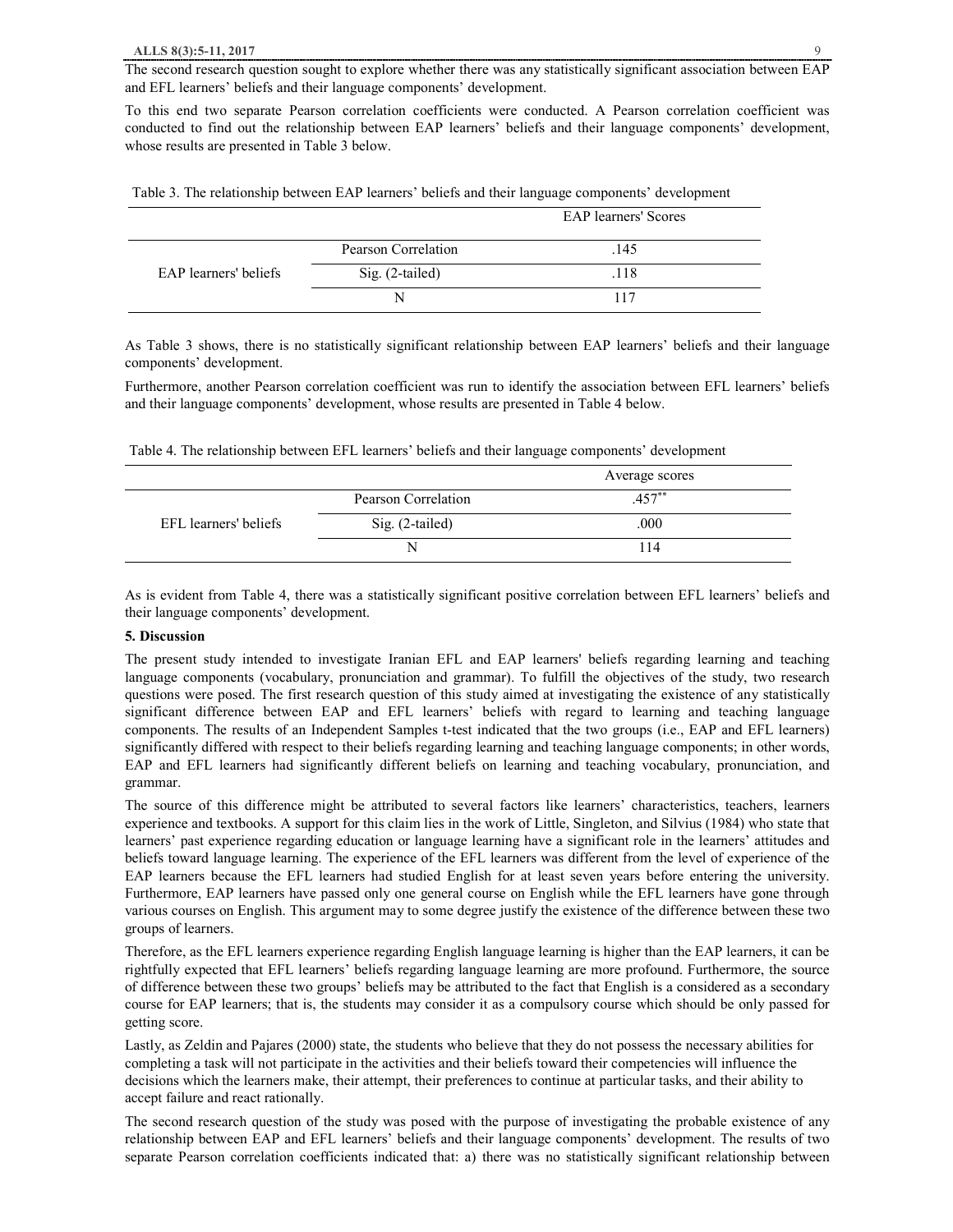EAP learners' beliefs and their language components' development; b) there was a statistically significant positive correlation between EFL learners' beliefs and their language components' development.

Based on the results of the study, it can be argued that the EFL learners' beliefs influence their development in language learning; i.e., beliefs directly influence the learners' language learning. According to Ellis (2008), the beliefs of the learners toward language learning influence the processes involved in learning as well as their products.

Furthermore, Morri (1999) claims that "the effects of learner beliefs on learning seem to exist independently of one's ability to learn language" (p. 381). Many investigations have emphasized that the learners who have strong belief in their own ability to organize significant features of learning a foreign language seem to be more determined in coping with learning contexts in comparison to the learners who do not possess such beliefs (Chapman &Tunmer,1995; Schunk, 1989). Therefore, the beliefs of the learners regarding language learning may significantly influence the employment of language learning strategies. In the current study, EFL learners' beliefs influence their language learning development due to the fact that these learners study the text books and perform different tasks and activities which in line with their beliefs. However, EAP learners' beliefs have little, if at all, effect on learning due to the fact that these students do not take part in instructional tasks and activities which suit their beliefs.

The findings of the present study with regard to EAP learners' beliefs are in accordance with those of a study conducted by Ellis's (2008). The results of his study indicated that the relationship between beliefs and learning was fundamentally an indirect relationship. In other words, the results of Ellis's (2008) study revealed that beliefs do not have a direct impact on language learning but are modified by the performances of the learners.

Further evidence for the findings of this study might lie in the work of Tanaka and Ellis (2003) who investigated the nature of the relationship between the students' beliefs and their TOEFL scores. The results of their study indicated no statistically significant relationship between the learners' beliefs and their TOEFL scores. The results of their study confirmed the existence of an indirect relationship between the beliefs and the proficiency intervened by the real learning behaviors in which the learners took part. Therefore, the findings of their study are in line with those of the present study with respect to the EAP learners, which revealed no association between EAP learners' beliefs and their development in learning language components.

## **6. Conclusion**

The present study aimed at investigating Iranian EFL and EAP learners' beliefs toward learning and teaching language components (vocabulary, pronunciation and grammar). Therefore, the present study, primarily, aimed at exploring the existence of any significant difference between EAP and EFL learners' beliefs with regard to learning and teaching language components. The results of an Independent Samples t-test unveiled the fact that the two groups, namely, EAP and EFL, significantly differed regarding their beliefs toward learning and teaching language components; that is to say, EAP and EFL learners possessed significantly different beliefs toward learning and teaching vocabulary, pronunciation, and grammar.

The secondary objective of this study was to investigate whether any relationship existed between EAP and EFL learners' beliefs and their language components' development. To seek answer to this question, two separate Pearson correlation coefficients were run whose results indicated that there was no statistically significant relationship between EAP learners' beliefs and their language components' development. Furthermore, it was indicated that a statistically significant positive correlation existed between EFL learners' beliefs and their language components' development.

#### **Acknowledgment**

This paper is based on the author's MA thesis. The author would like to thank Islamic Azad University, Central branch, Tehran, Iran.

# **References**

Ajzen, I. (1988). *Attitudes, personality, and behaviour.* Chicago: Dorsey Press.

Altan, M. X. (2006). Beliefs about language learning of foreign Language- major university students*. Australian Journal of Teacher Education*, *31*, 44-5

Amuzie, G. L., & Winke, P. (2009). Changes in language learning beliefs as a result of study abroad. *System*, *37(3),* 366-379.

Aragão, R. (2011). Beliefs and emotions in foreign language learning. *System*, 39(3*)*, 302-313.

Barcelos, A. M. F. (2003). Researching beliefs about SLA: A critical review. In P. Kalaja and A. Barcelos (Eds.). *Beliefs about SLA: New research Approaches* (pp. 7-33). Dordrecht: Kluwer.

Bernat, E., & Gvozdenko, I. (2005). Beliefs about language learning: Current knowledge, pedagogical implications, and new research directions. *TESL-EJ*, *9*(1), 1-21.

Bernat, E., & Lloyd, R. (2007). Exploring the gender effect on EFL learners' beliefs about language learning. *Australian Journal of Educational & Developmental Psychology*, *7*(1), 79-91.